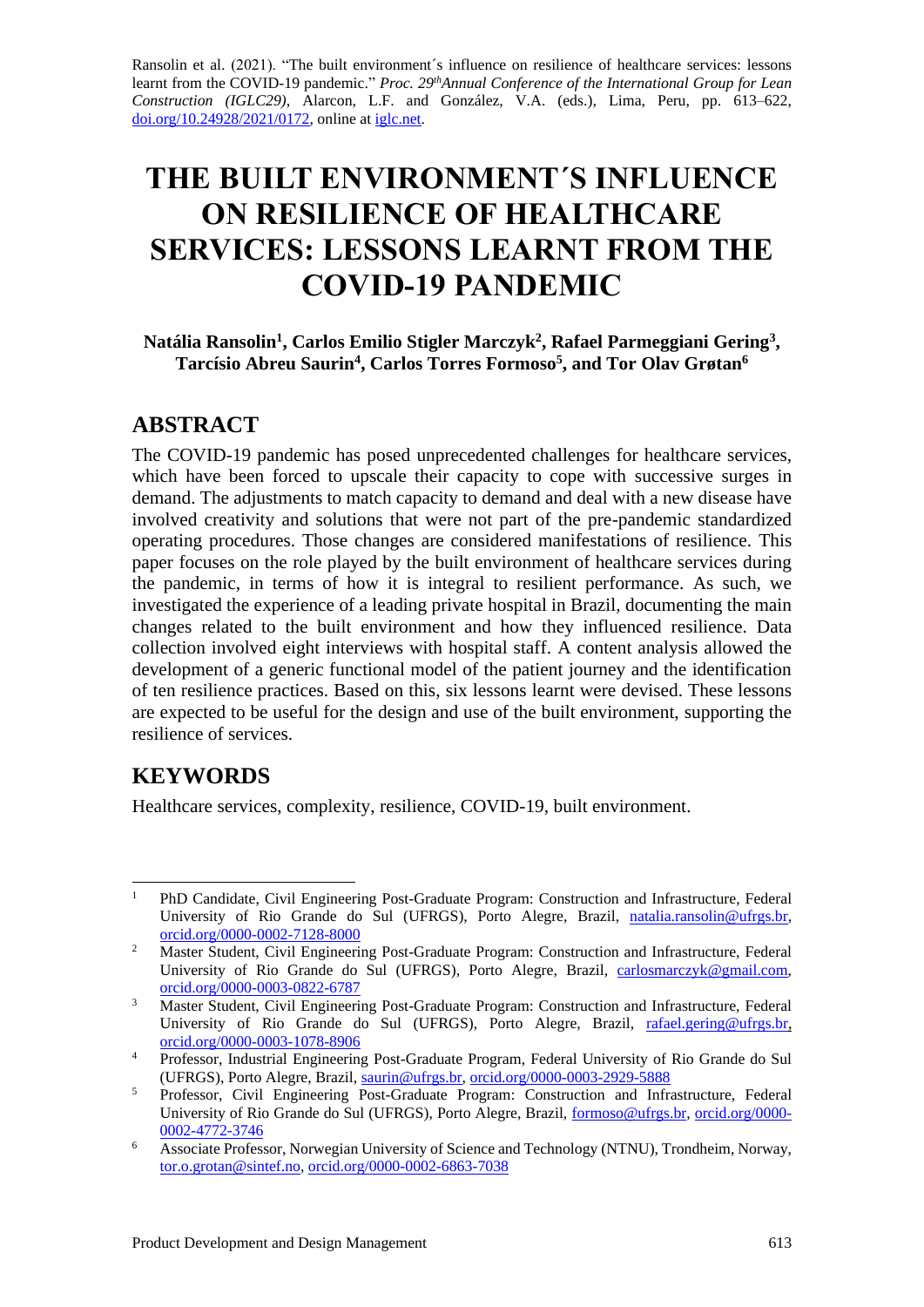## **INTRODUCTION**

The COVID-19 pandemic has posed unprecedented challenges for healthcare services, such as coping with a very high and volatile demand in face of scarce human and material resources. The built environment plays a key role in this context as a much larger number of patients, staff, and supplies needs to be accommodated in the existing facilities, although expansions and construction of temporary facilities have also been common. A few studies have discussed the role of the built environment of healthcare facilities during the pandemic, although not based on primary data (Capolongo et al., 2020; Keenan, 2020). Furthermore, little empirical evidence has been gathered and analysed based on explicit theoretical frameworks.

This paper uses the lens of resilience engineering (RE), which is concerned with the development of "theories, methods, and tools to deliberately manage the adaptive ability of organizations in order to function effectively and safely" (Hollnagel, 2017). In light of RE, resilient healthcare is the "ability of the healthcare system to adjust its functioning prior to, during, or following changes and disturbances, so that it can sustain required performance under both expected and unexpected conditions'' (Hollnagel et al., 2013, p. xxv). RE is a useful perspective as the pandemic has forced healthcare services to build adaptive capacity on the fly, which includes adapting the built environment. The literature linking resilient healthcare and the built environment is scarce, mostly focused on how healthcare facilities and services cope with demand from acute natural disasters such as floods, earthquakes, and short-lived demand spikes (Bosher et al., 2007; Achour and Price, 2010).In addition to these studies, Ransolin et al. (2020b) investigated the implications of the built environment for the resilience of healthcare services during everyday work, in the context of intensive care units (ICUs).

Thus, there is a need for studies on resilience and built environment in the context of chronic and prolonged disasters such as the COVID-19 pandemic. The far reaching impacts of the pandemic across several hospital units and infrastructures (e.g., wards, emergency services, intensive care units, utilities, etc.) have made it clear that the scope of earlier studies on the built environment and resilient healthcare was limited. This gap is explored in this paper through a case study of how a leading private hospital in Brazil has adapted its facilities to cope with the pandemic through the viewpoint of key informants. Lessons learnt from this case study are expected to be useful to other hospitals facing a similar challenge as well as for the design of future facilities. This investigation is relevant to the lean construction community at least for two reasons: (i)design management, which is a traditional lean construction topic, can benefit from the lessons learnt from the pandemic and put more emphasis on the development of theories and practices for the design of more resilient healthcare services; and (ii) the collapse of healthcare services, which has occurred in many places, implies wastes to society at large, including the construction industry – e.g., absenteeism, closures of construction sites.

# **HEALTHCARE SERVICES AS COMPLEX SOCIO-TECHNICAL SYSTEMS**

Complex Socio-technical Systems (CSSs) have properties such as uncertainty, technical, social and organizational diversity, as well as a large number of elements in dynamic interactions (Cilliers, 1998). These elements involve several stakeholders, technologies, and regulations working collaboratively towards common goals (Hollnagel et al., 2013). Regarding the built environment, healthcare facilities encompass technical aspects such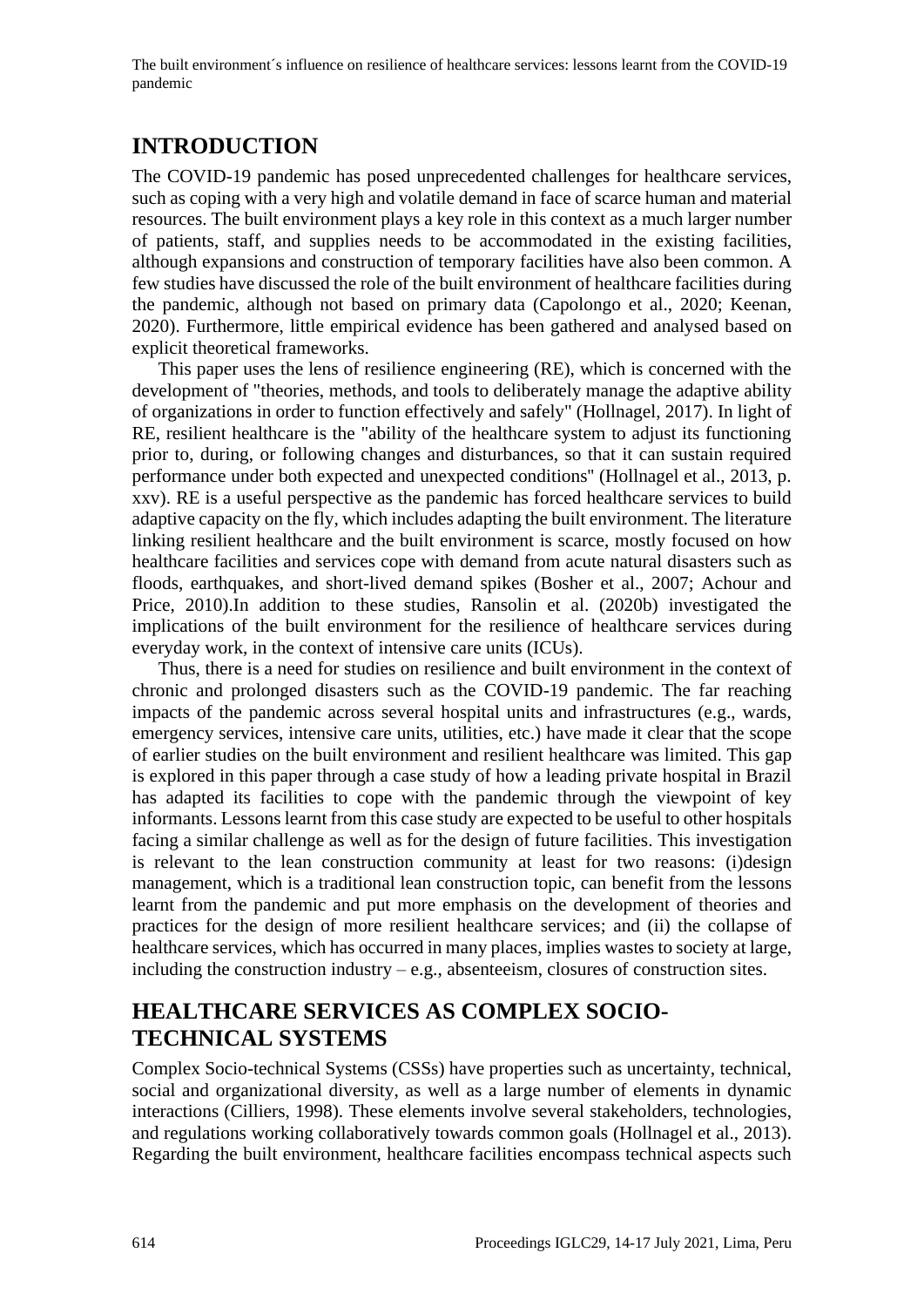as layout of workspaces, equipment, furniture, and utilities that are constantly changing as a result of their interactions with the environment (Ransolin et al., 2020a).

Due to complexity, there is a gap between what people actually do (Work-as-Done - WAD) and what they should do according to policies and standard operating procedures (Work-as-Imagined - WAI) (Hollnagel, 2012). The gap between WAI and WAD is also a relevant analytical approach to the built environment, which in practice differs from what is prescribed in regulations and building design. Ransolin et al., (2020a) refer to this as the gap between Built environment-as-Done (BEAD) and Built environment-as-Imagined (BEAI).

BEAD stems from the resilient performance (e.g., changes in layout, furniture, etc.) of the users of the built environment, either in order to fill out gaps in design or to cope with the variability of everyday work (Ransolin et al., 2020a). Resilient performance is characterized by four interrelated abilities, namely Respond (know what to do), Monitor (know what to look for), Learn (from positive and negative events), and Anticipate (know what to expect) (Hollnagel, 2017). The Functional Resonance Analysis Method (FRAM) is an effective approach to model the interactions between the functions that make up healthcare services, whether or not these functions are directly associated with the four resilience abilities (Clay-Williams et al., 2015). In FRAM, a function corresponds to the activities required to produce a certain outcome. FRAM also allows for the identification of variabilities in individual functions and the understanding of how they propagate across the whole system, producing non-linear effects (Hollnagel, 2012). For these reasons, FRAM is aligned with the nature of healthcare services and has been used for studying that context (Clay-Williams et al., 2015; Ransolin et al., 2020a/b).

## **RESEARCH METHOD**

#### **DESCRIPTION OF THE STUDIED HEALTHCARE FACILITIES**

The hospital investigated is located in Southern Brazil and was chosen based on convenience, as one of the authors works as the infrastructure manager. It is a private institution known as a reference centre for high-complexity and critical cases, which took a leading role in coping with COVID-19 (Polanczyk et al, 2020). The hospital counts on nearly 3,390 physicians and 2,980 allied health professionals. There are also about 1,020 administrative employees. The main building dates from 1921 and has been expanded and renewed multiple times. Nowadays, the facilities spread over 97,912m² of built area. There are adult and paediatric emergency departments, two surgical centres, a maternity unit, five adult ICUs (55 beds), a paediatric ICU (10 beds), a neonatal ICU (28 beds), and 15 patient wards (379 inpatient beds).

#### **DATA COLLECTION AND ANALYSIS**

Case study (Yin, 2014) was the research strategy adopted. This choice was due to the exploratory nature of this study, which was interested in investigating new phenomena in a real-world context. Data collection was based on eight semi-structured interviews and a walkthrough (1 hospital visit) in the main patient flows. The study was approved by the hospital's ethics committee. Interviews occurred in December 2020, a period in-between pandemic waves of COVID infections in Southern Brazil. The interviewees were: (i) six nurses, of which two had managerial positions and the other four were at the front-line of patient care; (ii) one doctor with a managerial position; and (ii) one infrastructure manager. The interview script encompassed questions related to the functions performed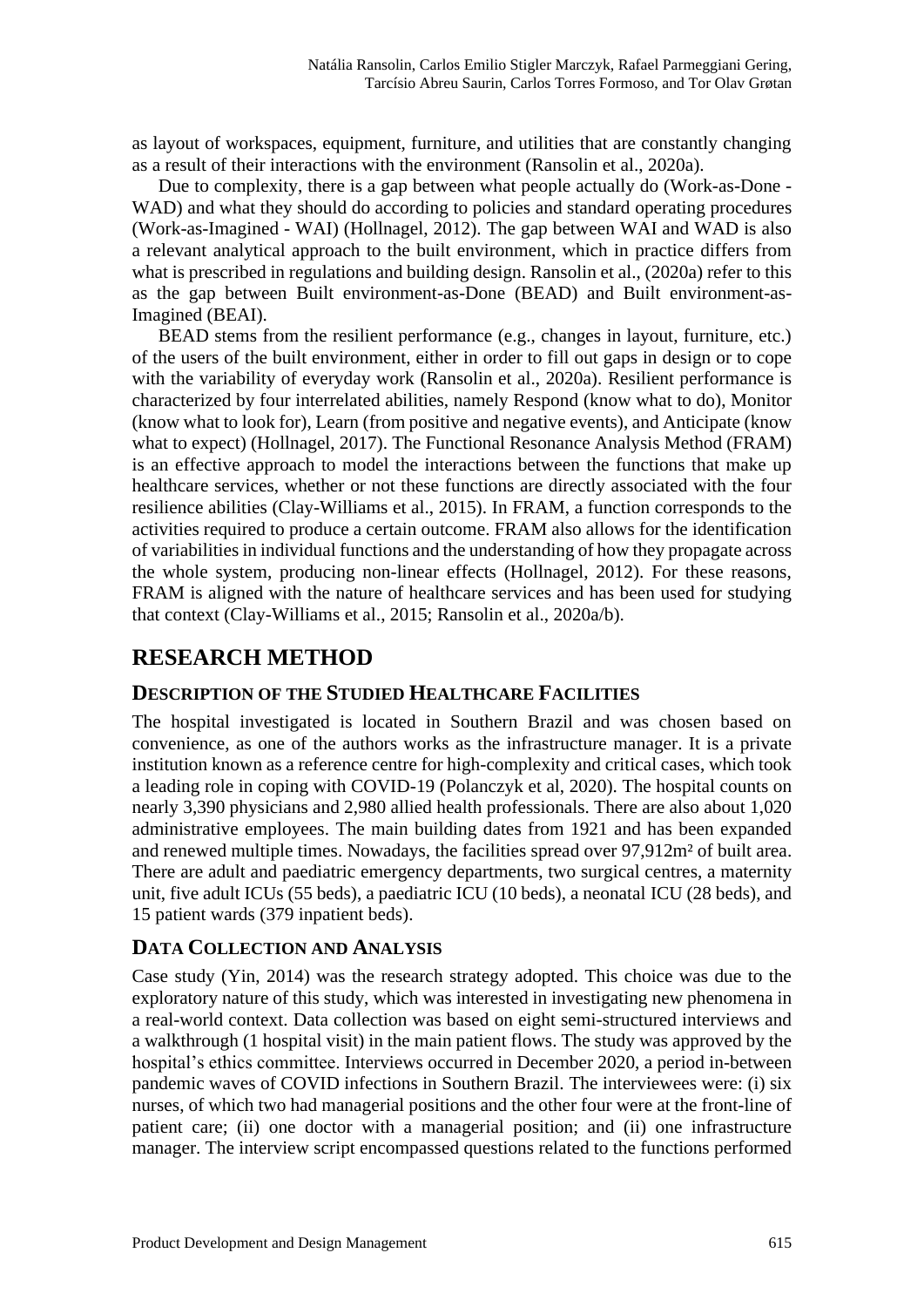by the interviewee and the changes in the built environment and services as a result of the pandemic. Each interview lasted on average 1 hour and they were audio-recorded and then fully transcribed.

Content analysis (White & Marsh, 2006) was used for data extraction from interviews. There were two main data analysis themes defined upfront. The first theme referred to the necessary information for the development of a FRAM model (i.e., functions and their description) that encompassed both the care of COVID and non-COVID patients. Daily activities described by the interviewees were interpreted as their WAD and considered as FRAM functions, which are described according to six aspects as follows: input (I), output (O), resources (R), preconditions (P), control (C), and time (T) (Hollnagel, 2012). Functions are coupled to each other when the output of an upstream function provides one or more of the other aspects to a downstream function. A general FRAM function referred to as <Cope with the pandemic> was created in order to encompass the decisions undertaken by the hospital management in charge of the major decisions related to the pandemic. This function encapsulates the organization resilient performance during the pandemic, and its outputs were linked to the other functions through their precondition aspects. According to Hollnagel (2012), a precondition in FRAM corresponds to conditions that must be ready for a function to start.

The second theme referred to the resilience practices to cope with the pandemic. These practices were modelled as the output of <Cope with the pandemic>. Two of the authors independently read the transcripts of the interviews and coded them according to the two aforementioned themes. Then, they met to compare their codifications and reached an agreement on the findings. A third author also thoroughly reviewed these codifications and some additional adjustments were made.

The lessons learnt from the pandemic from a built environment perspective were devised based on the FRAM model. These lessons were mostly implicit in the resilience practices that were outputs of <Cope with the pandemic> and they were also related to the four abilities of resilient systems. The lessons learnt were stated in a manner that they could be of interest to other healthcare organizations and not only to the specific studied hospital.

### **RESULTS**

#### **FRAM MODEL**

The FRAM model is presented in Figure 1. It has 23 functions and encompasses the flow of both COVID and non-COVID patients.

The couplings between the functions, except for <cope with the pandemic>, are not shown in order not to clutter the visual representation of the model. The outputs of this function are described in the next section.

Twelve functions are applicable to both types of patients, even though they are carried out by different people, while not necessarily in different areas. For this reason these functions are represented twice at the model. They are: <Seek for Emergency Care>; <Admission, dressing, and snack rooms>; <Triage>; <Wait for Medical Consultation>; <Medical Evaluation>; <Tomography Exams>; <Provide Emergency Care>; <Transport Patients>; <Carry out surgery>; <Provide Ward Care>; <Provide ICU Care>; and <Patient Discharge>. The physical space where each function is carried out is represented in Figure 1 by the coloured rectangles on the background. In fact, two functions, namely<Transport Patients> and <Wait for Medical Consultation> occur in shared spaces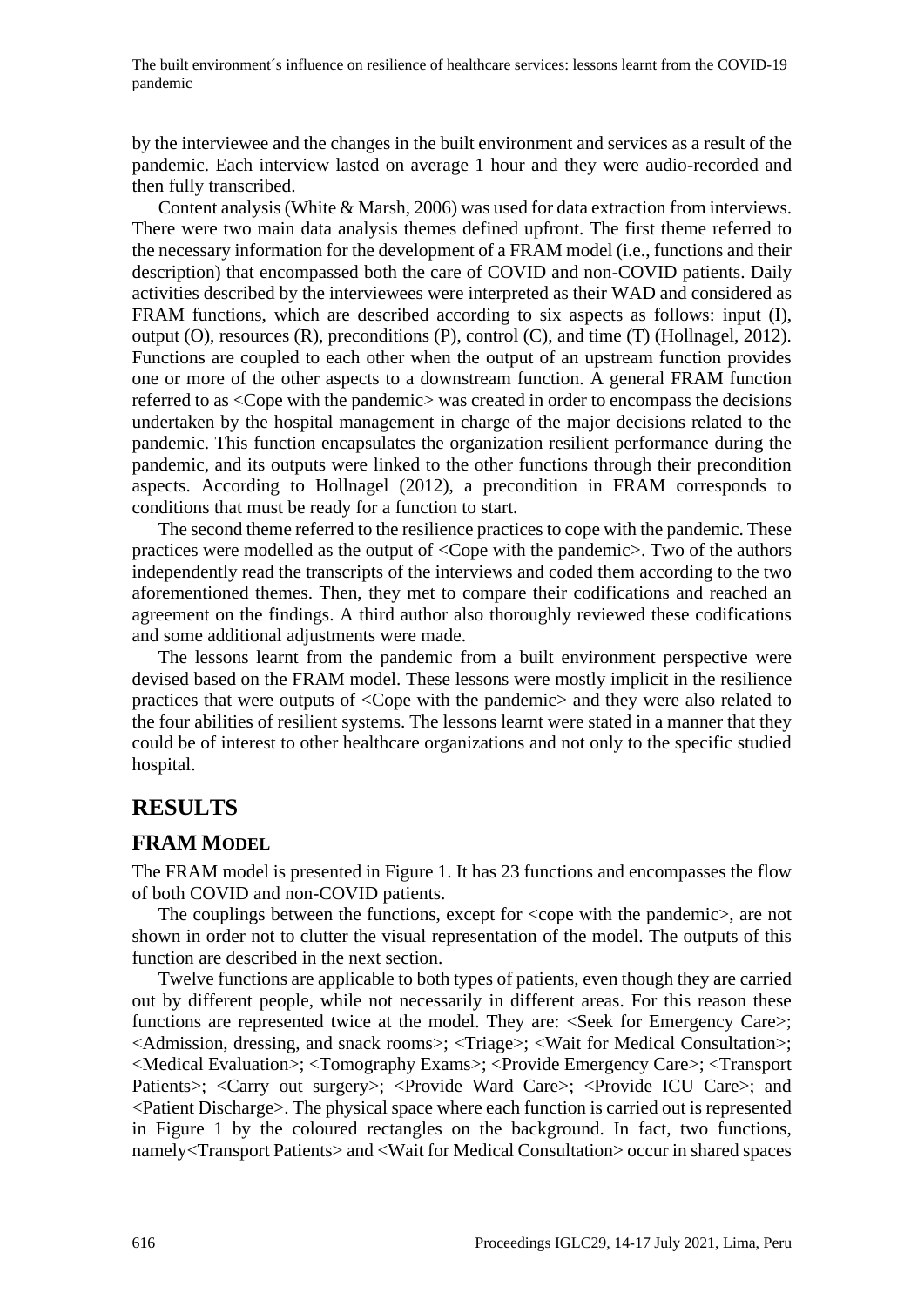such as certain corridors, elevators, and rooms in the emergency department. Some functions were new and specifically created to face the pandemic. These functions are:  $\le$  donning and doffing PPE $\ge$ ;  $\le$  lab tests $\ge$ ;  $\le$  provide COVID-19 care – emergency $\ge$ ;  $\le$ collect samples for exams (COVID-19) $>$ ;  $\le$ provide COVID-19 care – ICU $>$ ;  $\le$ Provide COVID-19 care ward>.



Figure 1 - FRAM model highlighting the outputs of the function <Cope with the pandemic> performed by the COVID-19 Committee.

The sequencing of the functions varies according to the circumstances. For instance, depending on the patient's condition, they may need to undertake a tomography exam, a surgery, and then be transferred to the ICU. Others will be discharged after receiving treatment at the emergency department. Thus, the journey of both COVID and non-COVID patients can involve, broadly speaking, a mix of emergency, ward, and ICU care. Furthermore, patients can change from COVID to non-COVID (and vice versa) after being hospitalized.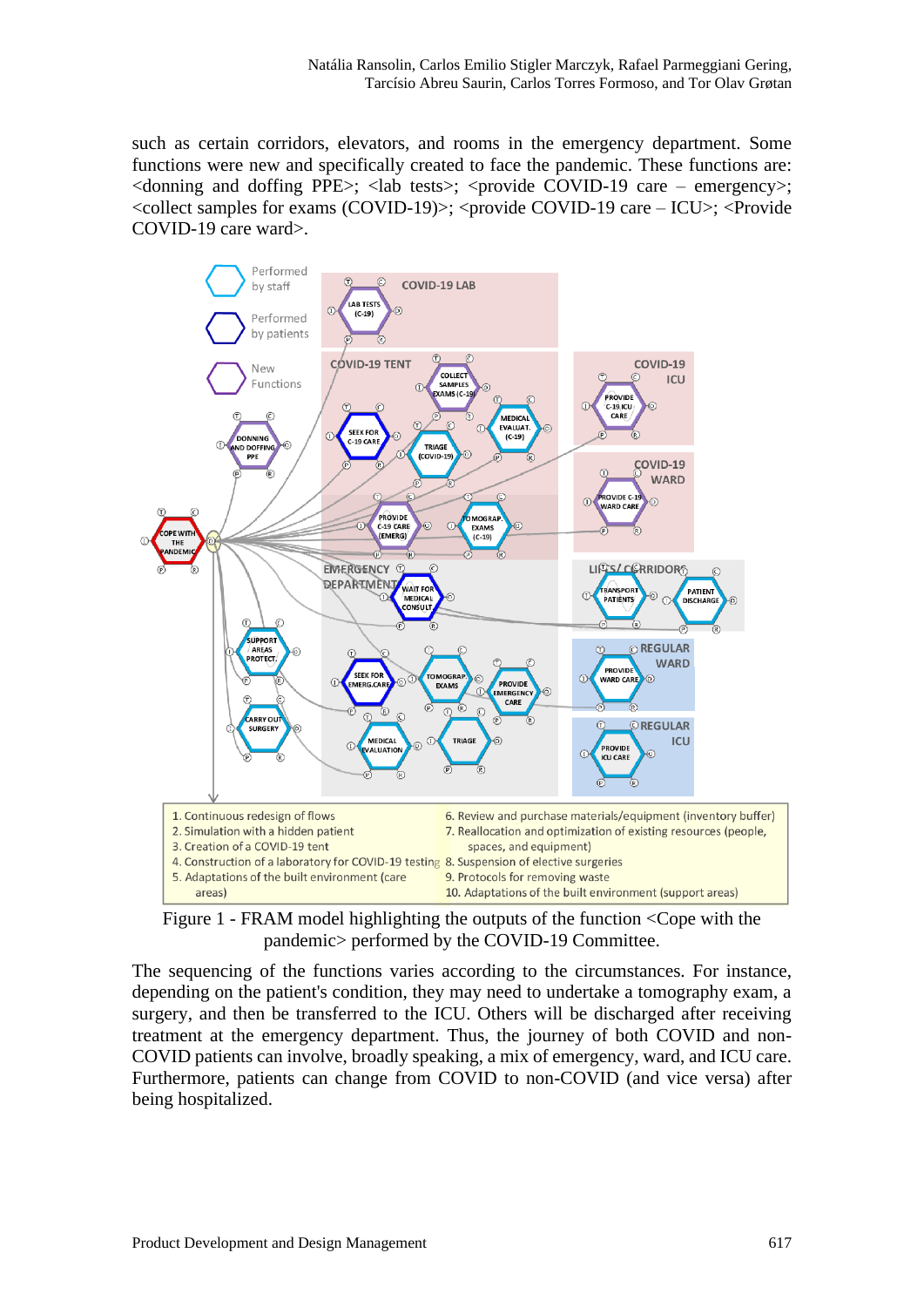#### **RESILIENCE PRACTICES TO COPE WITH THE PANDEMIC**

The hospital adopted measures to cope with the pandemic even before the first infected patient was admitted in March 2020. Since then and up to the time of writing this article, a multidisciplinary committee for combating coronavirus, hereafter named COVID-19 committee has been in charge of assessing the threats imposed by the pandemic and developing plans for the provision of the necessary resources (e.g., staff, materials, and space). It is a multidisciplinary team composed mainly of hospital units managers (e.g., emergency, ward, ICU, infection control service, risk management). This team meets on a daily basis. The committee and the hospital have a strong culture of involving professionals before making important decisions. Thus, whenever needed, they consult workers from care units (e.g., nurses and physicians) and administrative positions, such as infrastructure managers.

One of the regular activities of this committee has been the continuous redesign of flows **(output 1)** of patients and resources. Indeed, since March 2020 the staff was aware of the need for the design of dedicated clinical (e.g. triage) and non-clinical (e.g., waste disposal) pathways to COVID-19. An important event that took place at the hospital two months before the first case of a COVID-19 patient in Brazil was the simulation with a hidden patient **(output 2)** hypothetically infected with the new coronavirus. In fact, this activity was mandatory as the hospital is accredited by the Joint Commission International (JCI) and, for that reason, it is required to carry out an annual verification of preparedness for emerging global diseases. A managerial team was formed to draw the simulation flow. The hidden patient started their journey at the emergency department in which staff members were supposed to identify whether or not the patient was infected with COVID-19. Thus, on each step passed by the patient, the managerial team gave feedback to frontline healthcare workers on how to properly respond. All interviewees agreed that this simulation allowed for the identification of vulnerabilities and opportunities to adjust hospital flows. Another action taken by the COVID-19 committee was the creation of a COVID-19 tent **(output 3)** outside of the main hospital building and nearby the entrance to the emergency department in order to triage suspected cases. Furthermore, the managerial team realized that the outsourced laboratory was not providing timely results of COVID-19 tests (function <Lab Tests> **(output 4)**. Then, resources were set up for the construction of the hospital's own COVID-19 test laboratory in order to reduce the processing lead time of tests from 4 days to no more than 24 hours (Polanczyk et al., 2020).

A crucial resource available to respond to COVID-19 patient flows was the area previously occupied by the paediatric emergency department, which had recently moved to another building inside the same hospital site. This change occurred before the onset of the pandemic and luckily allowed for the just-on-time expansion of the existing adult emergency department **(output 1)**. As part of these changes, an exam room dedicated to the testing of COVID-19 suspected patients was set up within the emergency department **(output 5)**. However, some of the spaces could not be totally separated between COVID and non-COVID patients, which was the case of the room where the function <Wait for Medical Consultation> occurred. This situation posed variability as non-infected patients could be infected while waiting for the consultation; there was only a curtain separating beds.

Although the separation of COVID and non-COVID patient flows was imagined in design, it was challenging to be maintained that way all the time. A core function that addressed breaches in that design was <Donning and Doffing PPE>, which should be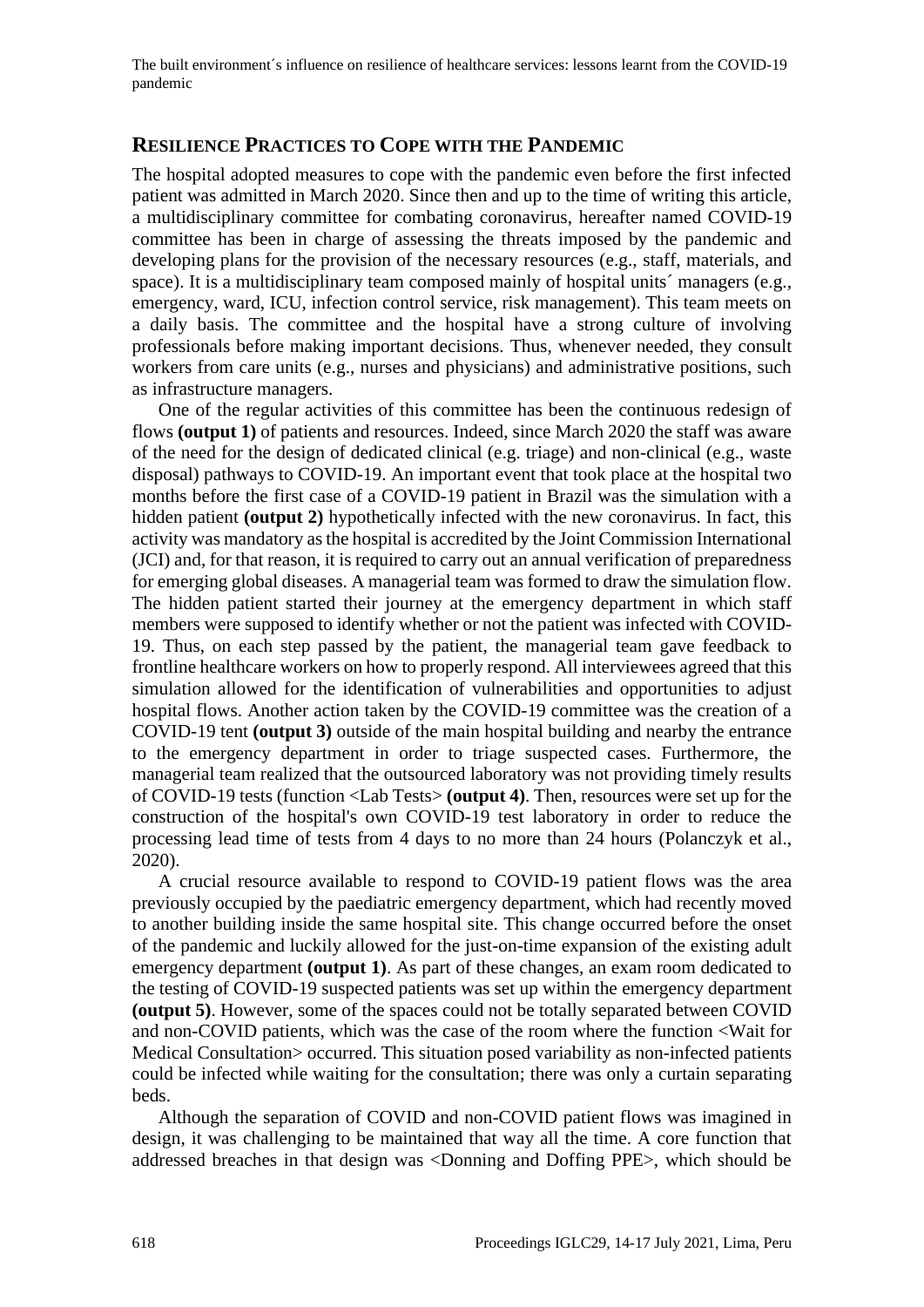carried out by all employees immediately after entering and leaving the hospital building. Safeguards for coping with the impossibility of fully separate flows were also adopted for the function <Transport patient> when it occurred in the elevator. The initial plan was to designate a dedicated elevator for COVID-19 patients, but as they would move across public areas of the hospital and as flows were constantly changing, the decision was made to allow the circulation in the same elevators, although not at the same time. Elevators were frequently cleaned and people inside were wearing personal protective equipment (PPE).

Regarding the function <Provide COVID-19 ICU Care> **(output 5),** the committee firstly decided to transfer the Bone Marrow Transplant (BMT) Unit to another location in order to use that space to create 22 ICU beds to COVID-19 patients. This area was selected due to its physical attributes, such as the high quality of the Heating, Ventilation, and Air Conditioning (HVAC) system. However, the airflow required for the treatment of patients subject to BMT was the opposite to that required by COVID patients  $-$  i.e., the former needs to block airflow from the outside air, while the latter needs to block airflow to the outside air – this latter is referred to as negative air pressure areas. In common, both situations demand equipment to provide air renovation to match their specific needs. Thus, it was easier for the infrastructure team to change the air direction in that area than in other units with no existing similar air renovation facilities. In addition, High-Efficiency Particulate Air (HEPA) filters were installed as a barrier to the coronavirus spread in those units. Initially, the idea was to place COVID-19 patients in isolated rooms with negative air pressure, divided by medical specialty. However, this would imply in maintaining COVID-19 patients dispersed in several units, which would also increase infection opportunities during inter-unit flows. As a result, the committee created a few hubs of infected patients, all of them with the proper HVAC system's adaptation.

The BMT unit occupation was particularly useful during the early stages of the pandemic as it provided a window of time for the committee to plan other changes in the hospital flows and physical areas. Even though that unit played a key role, the lack of visibility among rooms had a negative impact on staff performance. The area was not originally designed to support ICU functions and interviewees reported that the rooms did not have the necessary visibility to allow staff to communicate and work collaboratively. This hindered the abilities of monitoring the processes and anticipating events. Thus, as time passed, that unit was found not appropriate for COVID patients, which were then transferred to other areas.

Since the hospital's physical structure cannot further expand, the management of buffers of materials and equipment as well as the reallocation and optimization of existing resources (people, spaces, and equipment) **(outputs 6 and 7)** have been vital. For instance, the committee decided to suspend the elective surgeries early in the outbreak to increase the availability of beds for COVID-19 patients, readmitting the most acute patients gradually **(output 8)**. Additionally, individual rooms were transformed into shared rooms. Extra equipment and materials have been acquired to the possible extent, especially PPE, medications, and mechanical ventilators. These measures have been stopped and reinstated cyclically as the pandemic evolves in order to free up resources during the most critical periods.

Regarding the protocols for removing waste **(output 9)**, they addressed the activities of the cleaning staff, more specifically when they picked up the bags of dirty clothing, threw them into trolleys and then moved them to the laundry. These activities pose a risk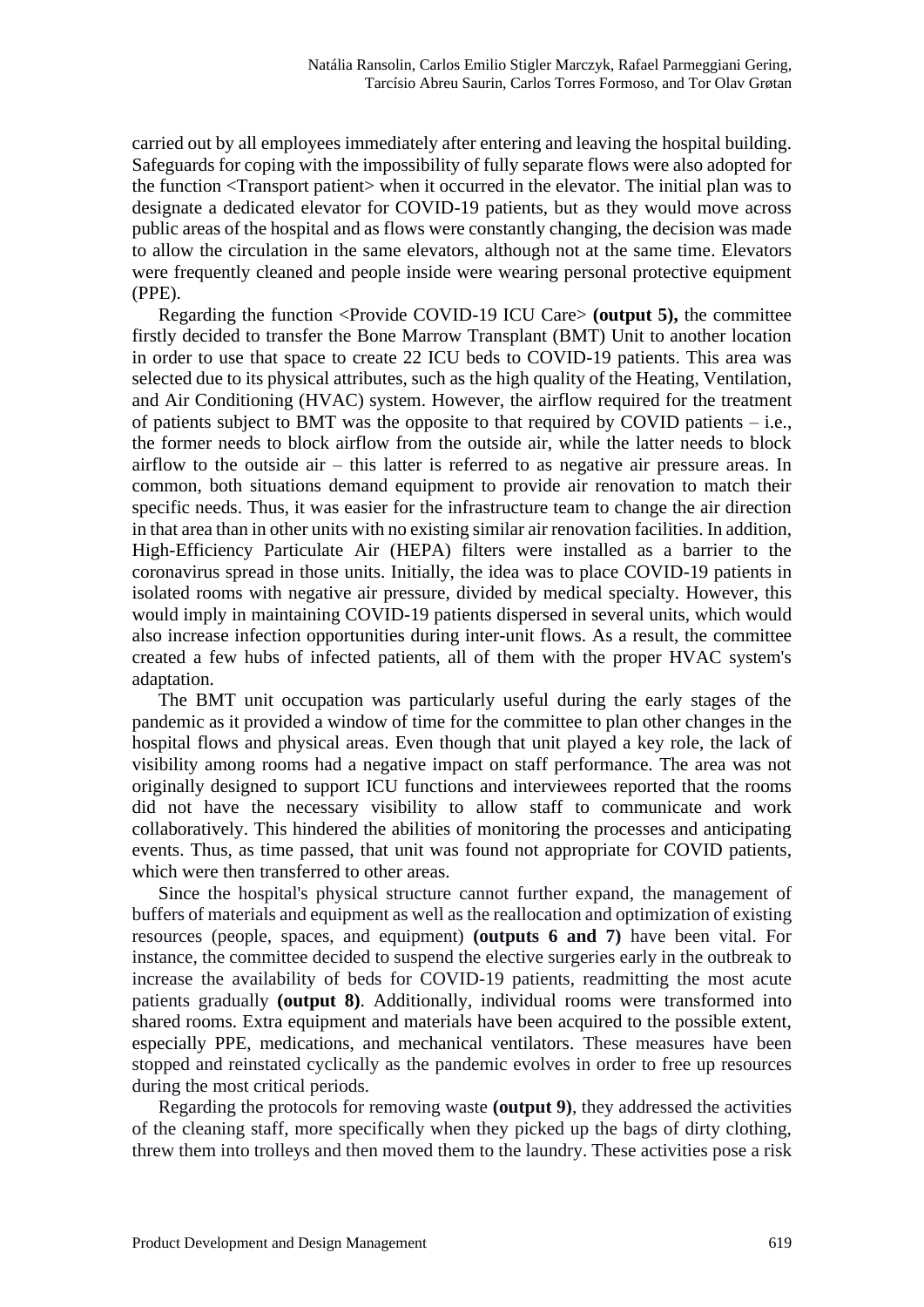of environmental contamination, as throwing the bags can produce aerosol. The committee established measures to monitor these activities and the cleaning staff is now required to perform a different procedure. They collect the dirty clothes from COVID-19 units at the end of their shift, wearing a specific apron and label the plastic bags to make it clear that it stems from a COVID-19 unit. Some built environment adaptations in the administrative and support areas **(output 10)** were a precondition to the function <Support areas protection>. For example, glasses were installed in all hospital reception desks to protect workers and patients. Other measures involved the separation of the dressing room for COVID and regular staff and changes in the layout of the staff room to ensure social distancing and prevent gatherings.

## **DISCUSSION**

Six main lessons can be learnt from the outputs of the FRAM function <Cope with the pandemic> (Figure 1). The lessons are described according to the design and operation phase of the building. Thus, lessons to the design phase are primarily targeted at the BEAI, while lessons to the operation phase are applicable to the BEAD. The lessons are logically related to the four resilience abilities.

## **LESSONS TO THE DESIGN PHASE (BEAI)**

The lessons learnt for the building design phase are mostly related to the resilience abilities of **anticipating and responding**. Indeed, the life cycle of buildings extends for decades or centuries. Although anticipation is challenging at the long-term, major threats such as pandemics are expected and therefore the building design must support prepared responses. The main lessons learnt are presented below and they resulted from both insights from the literature and difficulties experienced by the studied hospital – i.e., the proposals embedded in the lessons learnt were not fully accounted for in the design phase of the hospital building.

- To design flexible workspaces that can accommodate functions other than the primary functions (Capolongo et al., 2020; Saurin, 2021). For instance, wards are used primarily for the hospitalization of regular in-patients. However, the case study indicated that designers could anticipate the need for attending patients with breathing difficulties that need extra oxygen supply in the ward (output 5). In this case, the built environment should allow for the quick expansion of the HVAC systems, the adjustment of air direction, and the easy flow of the medical gases throughout the building structure (Gordon et al., 2020; Capolongo et al., 2020). These infrastructures need walls on which they can be inserted or attached, which are not easily available in all areas. In other hospitals in Brazil and elsewhere, the lack of walls nearby the beds has implied the need for using oxygen tanks; and
- To design the main hospital entrance, emergency department, and a portion of the intensive care units, preferably on the same floor, in order to shorten the flow of infected patients and therefore reducing the possibility of contagion (Capolongo et al., 2020). For buildings with multiple floors, an alternative solution might be the design of dedicated elevators for patients with highly contagious diseases, which was a measure considered but not implemented in the case study.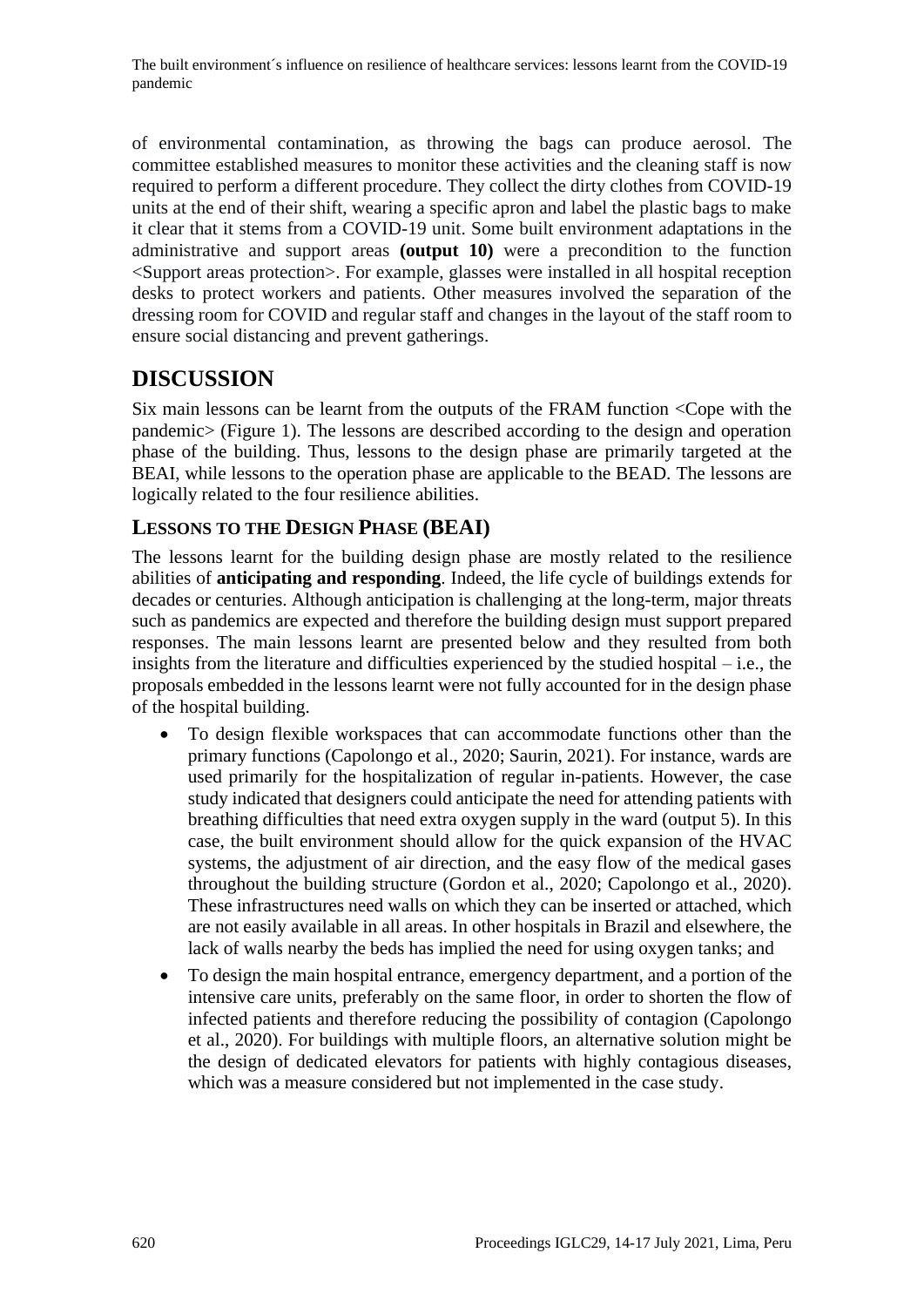#### **LESSONS TO THE OPERATION PHASE (BEAD)**

The lessons for the operation phase of the building are mostly related to the resilience abilities of **monitoring** and **responding**. Monitoring might point out gaps between the BEAI and the BEAD, triggering responses to threats unanticipated in the design phase. Four main lessons can be mentioned in this regard. Differently from the lessons related to the design phase, those for the operation phase reflect strategies that were in place at the studied hospital.

- To save financial resources for acquiring scarce supplies in a competitive market as well as to maintain a multi-skilled workforce to cope with demand surges. Purchasing drugs, equipment, construction of new spaces (e.g., laboratory and COVID-19 tent), refurbishment or adaptation of existing facilities (outputs 4, 5, and 6) are costly measures that might be necessary to cope with unexpected events (Achour and Price, 2010; Polanczyk et al., 2020; Capolongo et al., 2020);
- To develop internal capabilities for the best use of available resources, which includes their quick reallocation when necessary (output 7) as well as combining short-term and long-term thinking. In the studied hospital those capabilities were mainly represented by the committee formed in the early stages of the pandemic. An example of reallocation of resources refers to the suspension of elective surgeries (output 8), allowing for the reallocation of beds and staff to other hospital units. Similarly, the telemedicine resources that have been used by family members to virtually interact with ICU patients will be used after the pandemic for the same purpose;
- To use visual management strategies to quickly and publicly announce changes in the built environment, avoiding misunderstandings that may put workers and patients at risk of contamination. This practice, which reinforces the importance of redundant information, was suggested by one of the nurses interviewed who had witnessed a co-worker inadvertently entering a COVID area without being aware of that. To respond to this situation, investments in wayfinding in hospital flows are necessary when changing routes and units functioning (Capolongo et al., 2020); and
- To strengthen a collaborative organizational culture by encouraging multidisciplinary committees in charge of monitoring processes and deploying quick responses to unexpected events (e.g., COVID-19 Committee).

# **CONCLUSIONS**

This paper offers an exploratory report of how the COVID-19 pandemic has demanded resilience from healthcare services, emphasizing built environment implications. Lessons learnt were identified for the design and operation phase of healthcare facilities. These lessons are likely to be of interest not only to the studied hospital but also for others facing similar challenges around the world. The lessons were related to the resilience abilities of anticipating, monitoring, and responding. In fact, it is worth noting that these lessons were compiled by the researchers and therefore we are not certain of the extent to which they have been actually learnt by the studied healthcare organization and will be used in the development of new procedures of care and building designs.

All of the lessons learnt were underpinned by the problem of matching capacity to demand. Therefore, the design of flexible workspaces (e.g., possibility of installing ICU